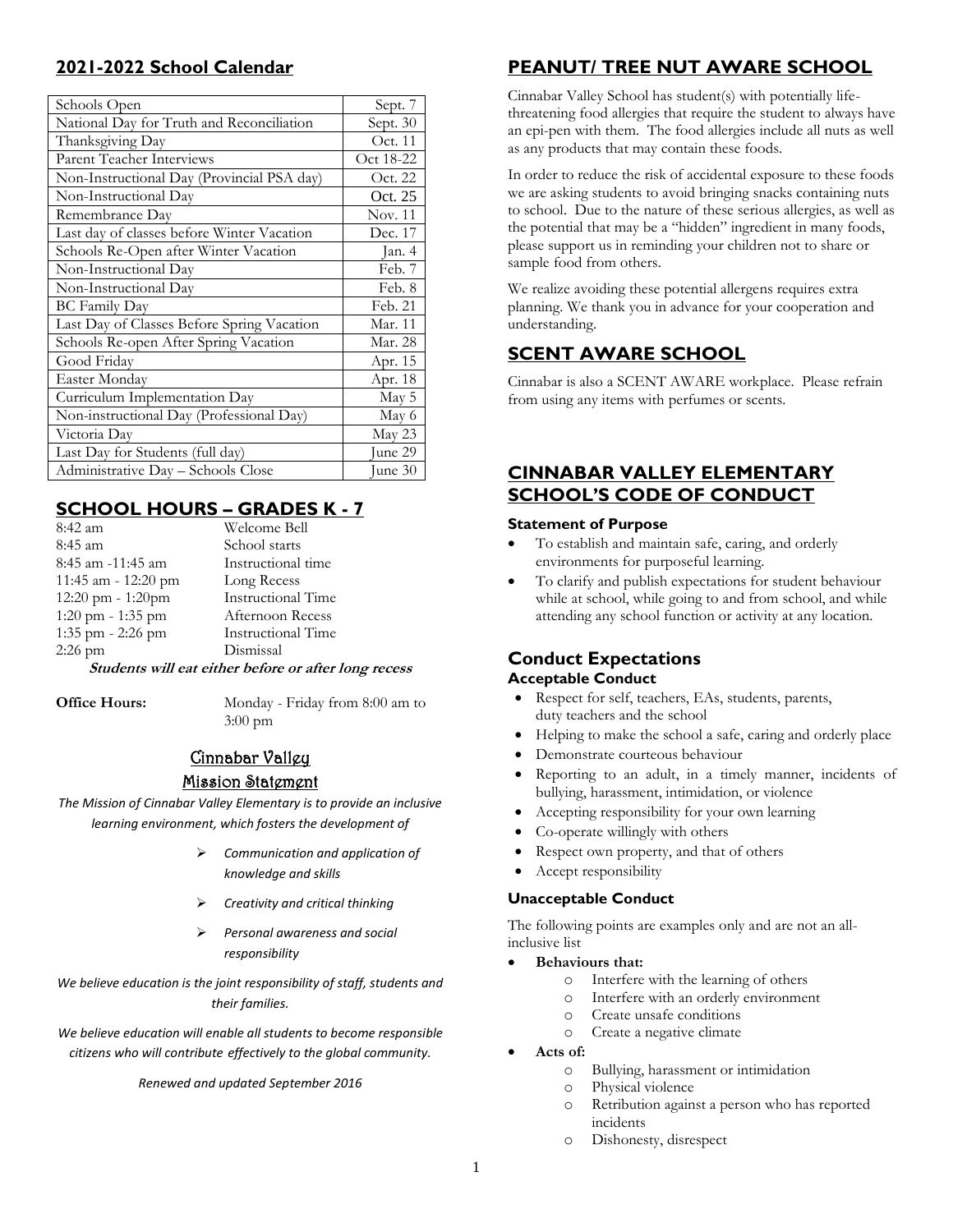#### • **Illegal acts, such as:**

- o Theft of or damage to property
- o Possession, use or distribution of illegal or restricted substances
- o Possession or use of weapons.

#### **Bullying**

Cinnabar Valley School believes that all students, staff and volunteers should be provided a safe, secure and welcoming learning and working environment. To that end, acts of bullying and harassment will not be tolerated.

Bullying is defined as an intentional action on the part of an individual, which causes emotional or physical distress of a victim. Bullying implies a power difference of one individual over another. It may involve a single incident or a series of incidents over time.

Barbara Coloroso, the author of, **"The Bully, The Bullied and The Bystander**", says, "bystanders are the supporting cast who aid and abet the bully through acts of omission and commission. It is important that kids recognize that they are all responsible for helping to create a safe, caring, respectful and bully-free environment. Bystanders will have consequences if they don't accept the responsibility of reporting incidences to teachers or supervisors."

Bullying takes three main forms:

- **Physical bullying** involves hitting the victim in some way or taking or damaging a victim's property.
- **Verbal bullying** using words to hurt or humiliate others.
- **Relational bullying** trying to convince their peers to exclude or reject a certain person or people and cut the victims off from their social connections.

#### **Rising Expectations**

Expectations will increase for students as they become older and more mature, and as they move through successive grades. Students are expected to exhibit increased personal responsibility and self-discipline and there will be increasing consequences for inappropriate behaviour.

#### **Consequences**

- Responses to unacceptable conduct are pre-planned and consistent e.g. 3 steps (below)
- Disciplinary action, wherever possible, is preventative and restorative, rather than merely punitive
- Students, as often as possible, are encouraged to participate in the development of meaningful consequences for violations of the established code of conduct, e.g., participating in working through a "problem-solving sheet".

#### **Step 1**

Discussion between student and staff member. When students choose not to meet behavioural expectations, there will be natural, logical and consistent consequences. Minor indiscretions are handled by staff.

Frequently the consequence will be in the form of a time-out. It may also involve completion of a "Think Sheet" where students can reflect upon their actions and consider better choices next

time. Parents are informed and are required to sign the "Think Sheet".

#### **Step 2 - Repeated Minor Offenses or More Severe Offense**

Student Conduct Sheets are issued for major offences (i.e. rough play, bullying, fighting, physical abuse of others, throwing objects, defiance of authority, disrespectful/abusive language) and continual defiance of school expectations. Students are referred to the Principal. Parents are informed.

#### **Step 3 - Major Offences or Continued Inability to Respect the Code of Conduct Go Directly to Step 3**

**Parents are contacted for serious incidents of misbehaviour or if minor incidents persist beyond step two. Depending on the severity or frequency of the misbehaviour, students may be given in-school or home suspensions for:**

- persistent inappropriate behaviour, which disturbs, interrupts or disquiets the usual, orderly operation of the school
- inappropriate behaviour judged to have a harmful effect on the safety of other pupils

In addition to applying natural and logical consequences for misbehaviour, our discipline procedures include such methods as developing behaviour contracts and counseling for pupils.

An action plan focusing on acceptable behaviour will be developed with the student and parents. This plan may include a modified timetable permitting the student only partial attendance in regular classes for a specified time or until acceptable behaviour can be assured.

Where appropriate, Cinnabar Valley staff and administration will employ additional disciplinary strategies designed to enhance the "educative nature" of our disciplinary approach. Such additional disciplinary strategies for the student being disciplined might include:

- being interviewed by community, police or fire safety authorities.
- being required to undertake the intervention of a counselor or social worker.
- his/her family being required to pay restitution for damage done.
- being required to perform school or community service consistent with the offense.
- being required to perform an educational task appropriate to the offence, for example, a research assignment on the dangers of tobacco use.
- being required to meet, in a controlled setting, with the "victim" of his/her offence, hearing of the impact of the offence on the victim and to provide specific restitution, apology, etc.
- counseling.

#### **Notification**

In cases of serious breaches of the Code of Conduct, the school will advise other parties, including: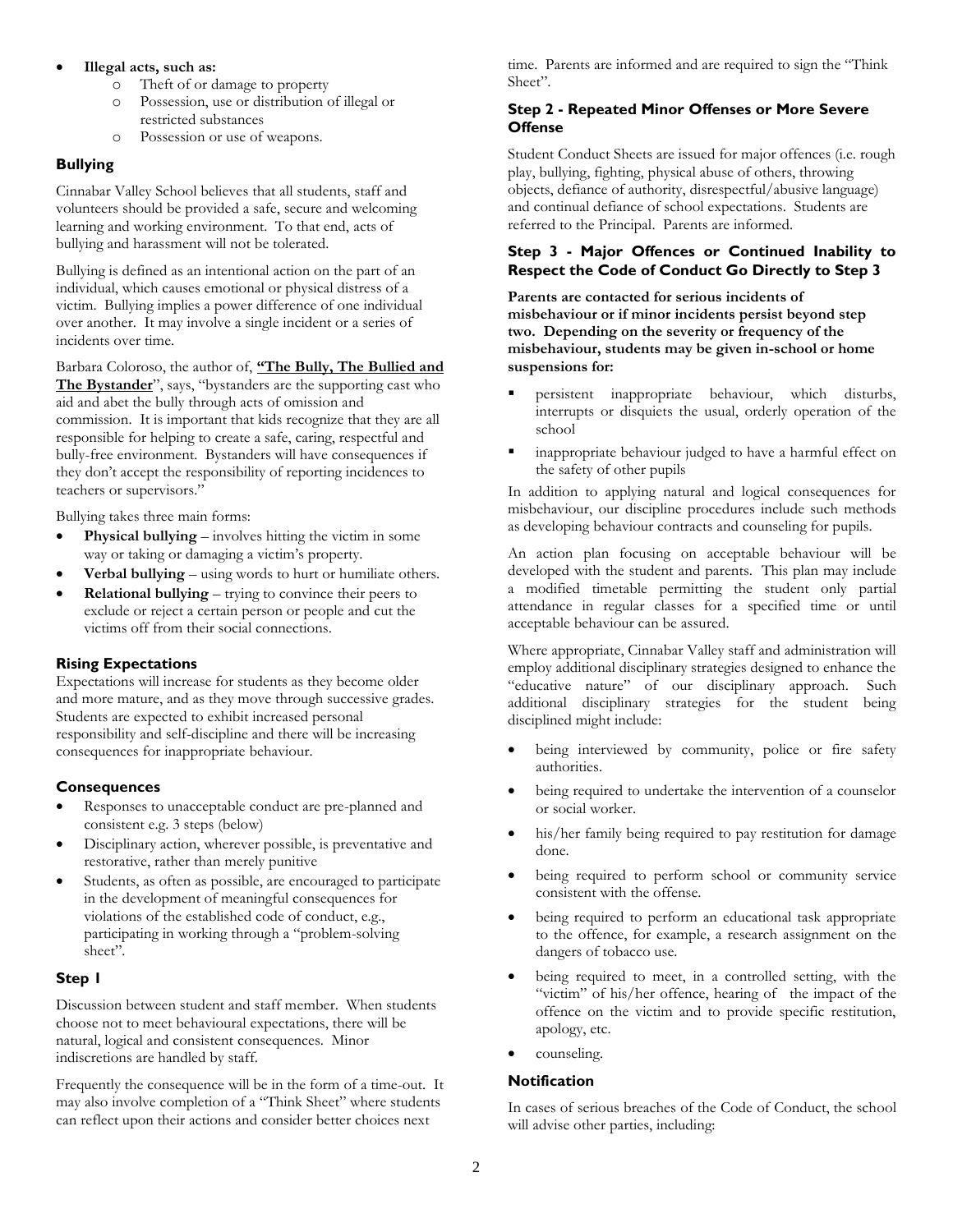- Parents of student offender $(s)$  in every instance
- Parents of student victim(s) in every instance
- School district officials as required by school district policy
- Police and/or other agencies  $-$  as required by law
- All parents when deemed to be important to reassure members of the school community that school officials are aware of a serious situation or incident and are taking appropriate action to address it.



For More information or to report incidents of bullying please go to http://www.erasebullying.ca/

# **SCHOOL DISTRICT # 68 (Nanaimo/Ladysmith) PARENT/STUDENT APPEALS**

In accordance with Section 11 of the School Act, a student or the parent of a student entitled to an educational program in the School District may appeal a decision of an employee of the School Board which significantly affects the education, health or safety of the student. The failure of an employee to make a decision shall be deemed to be a decision for the purpose of bringing an appeal.

The Board advises that the proper channeling of complaints involving instruction, discipline, safety, and health is as follows:

- Teacher
- School Principal
- Superintendent of Schools
- Board of School Trustees

Any complaint about school personnel will be investigated by the administration before consideration and action by the Board.

### **ARRIVING TO SCHOOL**

We would like to thank all our parents who make a big effort to get their children to school on time whether they drive or walk. When students are here on time, it sets the tone for the day. They can start relaxed and ready to face the day in an organized fashion. When you make sure your child arrives on time, you model values that help support learning.

There are days when getting to school on time just does not happen. We want students to know that they are welcome at school when they arrive and thus upon checking in at the office they will receive a "Welcome Slip". If arriving on time is something families struggle with, we suggest the following hints: Suggestions that seem to help are:

- Make lunches the night before
- Pack school books and put them by the door
- Lay out your clothes before going to bed

These simple tips can prepare your child for a smoother, happier start to the day.

# **CLASSROOM VISITATION PROTOCOL**

As parents, many of you have no doubt experienced the challenges of keeping your child(ren) on task for a period of time. You can imagine trying to keep 25 or more children on task. I am sure you will agree this could be daunting indeed. We really encourage parents to come to the school however, interruptions during instructional time make it very difficult to have a valuable discussion with you at the same time that we are teaching the children.

We would ask parents to help us by following these protocols: 1. Make an appointment to meet with your child(ren)'s teacher:

- Call the school and leave a message to have the teacher contact you
- Put a message in the child's planner
- Check in at the office during non-instructional times and we will help set up a mutually convenient meeting time
- 2. Requesting homework for children that are absent from school:
	- When you call the school to advise of a student's absence, ask that homework be prepared that can be picked up or sent home with another student
	- If the absence is a planned one, give the teacher enough notice to prepare the appropriate homework material.
- 3. If you are dropping off forgotten homework, lunches or other important items, please leave it at the office. The students should be told to pick it up at the office, or it will be delivered at an appropriate time.

All visitors to the school during instructional time need to stop in at the office, sign in and receive a visitor badge. This way we know who is in the building! We thank you in advance for helping to keep our school safe!

### **SCHOOL WORK POLICY WITH REGARDS TO MID-YEAR VACATIONS**

Children are legally required to be in school according to the School Act unless they are ill. Unless a child is ill, the school cannot be responsible for preparing work packages for such things as family holidays that are taken outside of the regular school calendar. The reasons for this are that:

• A large amount of class instruction is done orally through demonstrations and discussions and therefore cannot easily be made up through work sheets unless considerable explanations take place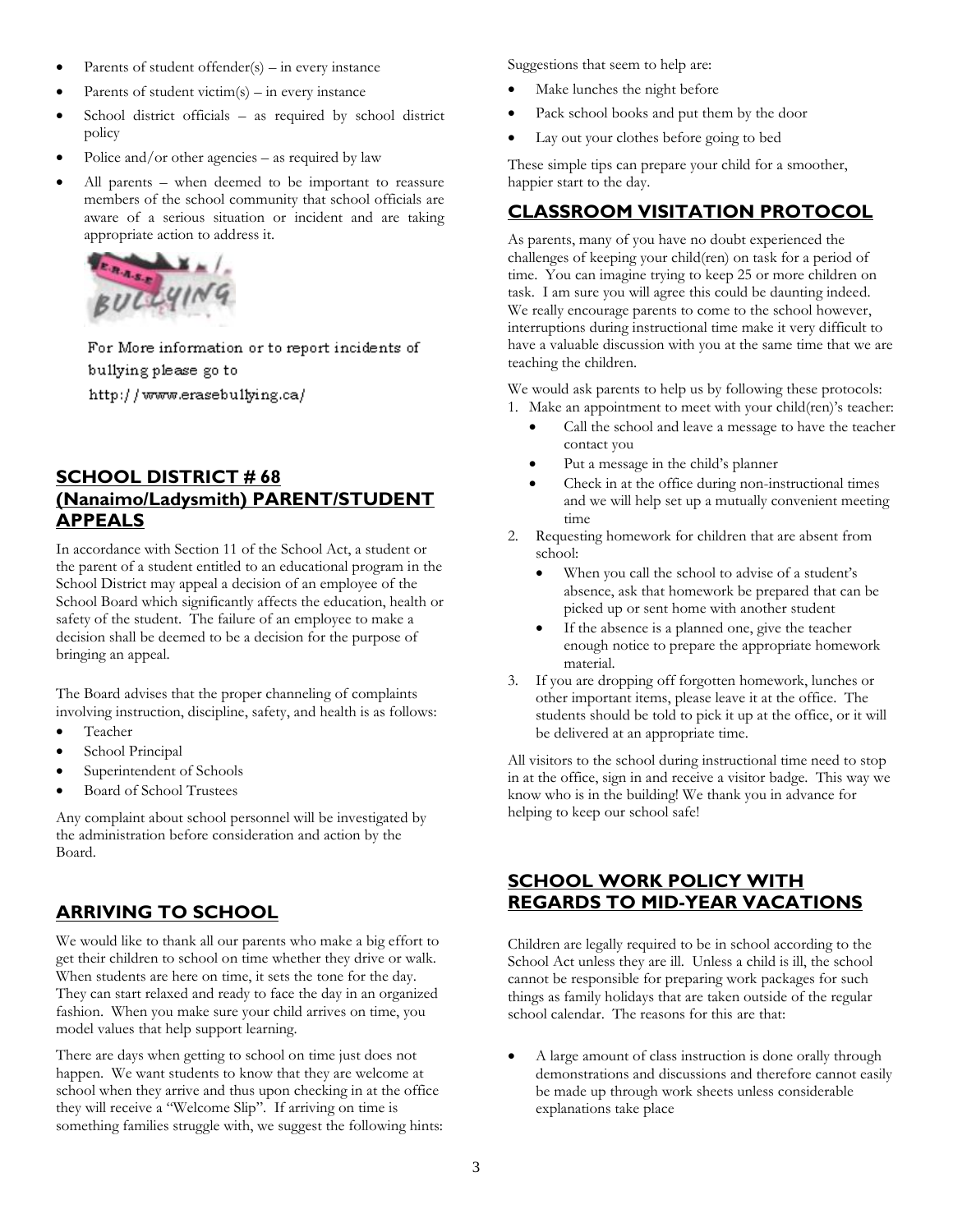- Vocabulary development and understanding of the concepts in Science, Language Arts, etc. is tightly linked to the active participation of the student
- It is difficult for a teacher to assign work ahead of time and to know exactly what will be covered two or three weeks down the road. As the approach at the elementary level is more child-oriented than content-oriented, many variables constantly come into play such as the children's pace, difficulties, interests, unexpected special events, etc. which all effect the day to day planning.

### **WHAT TO DO IF YOUR CHILD IS HAVING PROBLEMS**

Should you feel that your child is having educational, emotional, or social problems at school, please contact your child's teacher immediately.

In consultation with you, your child's teacher will make the appropriate referral to our School Based team which will then work on a plan to address the given identified areas of need. You should never feel intimidated or shy to come and discuss your concerns for your child with your teacher. The teacher, the principal and all of the support staff are here to serve your children. Together, the school and the home can help children over problems and/or problem times.

### **EMERGENCY PROCEDURES**

Should your child have a serious injury during school hours, the following procedure is followed:

- The nature and seriousness of the child's injury is determined.
- If the time is not an important consideration, the home is contacted and the parents are asked to come for the child.
- If the home cannot be contacted the emergency number provided to the school is called.
- If no contact is made, the school will take the necessary action to ensure the child gets medical attention. The school will continue in its attempt to contact parents/guardians.
- If emergency care is required, the school will do so as quickly as possible. In such cases the parent may have to meet their child at the hospital.
- Remember, your earthquake contact should be someone who can reach your child. Your child will not be released to anyone else.

#### **School District 68 Has An Emergency Closure Policy**.

The decision to close schools is made by the Superintendent in conjunction with school principals, the transportation supervisor, the RCMP and the Ministry of Highways. The following emergency School closure situations are possible:

- School bus morning runs may be cancelled but schools may stay open. Announcements will be on local radio stations (WAVE 102.3 FM and WOLF 106.9 FM) by 7 a.m.
- Both schools and bus runs may be cancelled in the morning. Again, this will be announced by 7 a.m. on local radio stations.
- Schools closed in the morning may re-open in the afternoon, if conditions improve. Announcements will be on local radio stations by 11 a.m.
- Although it is unlikely, it is possible that in some extreme emergency a school or schools may be dismissed during the day, and students sent home. Radio stations will have announcements. Individual schools will attempt to notify parents. Parents should make sure the school has current telephone numbers and that students have an alternate place to go, if necessary.

# **EARLY DETECTION SYSTEM**

### **- "For Your Child's Safety"**

The purpose is to detect as soon as possible the whereabouts of each student not in class. For the system to operate effectively and efficiently, parents are requested to do one of the following:

- **Phone the school** (250-716-1030) if your child is late or absent from school for any reason. We have an answering machine so you do not need to wait until the school opens to call.
- Send a note with another child in the family.
- Give advance notification, preferably written, of dental/medical appointments, or any changes from the usual routing: e.g. staying/going home for lunch, early music lessons, etc.

Most parents already inform the school and this is very much appreciated. If the school has not been notified of a child's absence by 9:00 a.m. or 12:30 p.m. the school secretary will try to contact a parent at home, at work, or at the emergency number provided. Hopefully it will not be necessary to ask the police for their assistance**.**

Students should:

- walk/bike to and from school with friends;
- be cautious of strangers;
- report suspicious events and people to parents or teachers;
- follow a safe route to and from school established with their parents;
- inform parents of participation in any after school activities (including detentions of more than 15 minutes).

Thank you for your cooperation.

### **STUDENT MEDICATION**

- Teachers shall not be required to administer medical procedures, nor shall teachers be required to administer medications on a regular or predictable basis.
- The administration of medication and/or other medical procedures shall be the responsibility of appropriate health personnel except for those mature students capable and trained in self-administration.
- The Board shall ensure that schools establish systems for administering medication and other medical procedures.
- Students who require medication at school will report to the office
- Student Medication paperwork is needed in order for students to receive medication at school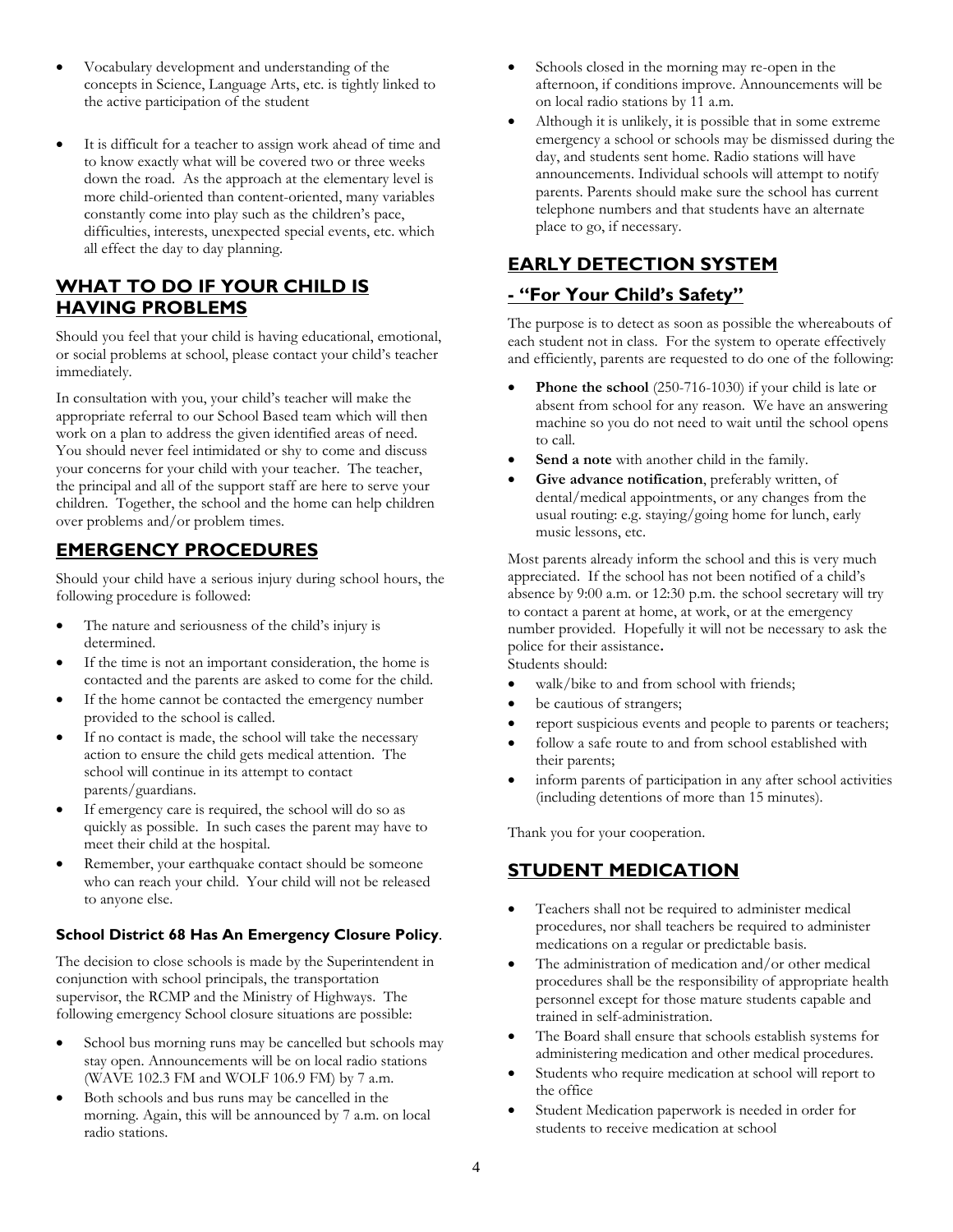If you have any further questions or concerns regarding medication for your child, please contact the school office.

# **LOST AND FOUND**

The lost and found collection at schools is quite an amazing site to see! Please check it regularly. Items will be donated to local charities a few times in the year.

### **FIRE DRILL**



#### All schools conduct

Fire drills several times throughout the year. Any continuous ringing of the fire bell must be treated as a real emergency (as it well could be). Pupils evacuate the school in an orderly fashion and gather at a designated place at a safe distance from the building. The deliberate activation of a false fire alarm is a very serious offence and will be treated as such.

#### **EARTHQUAKE DRILL**

Earthquake drills are conducted on a regular basis. Students stay indoors (usually under desks). In an event of an earthquake, when shaking stops, the school is evacuated in an orderly fashion. Teachers and students move to a predetermined open space away from buildings and overhead power lines.

### **LOCKDOWN DRILL/HOLD AND SECURE**

Lockdown drills are conducted twice per school year. Drills are supervised activities involving all members of the school community to provide the opportunity to practice the skills in the response procedure. Students are directed to the closest secure area where they remain until the lockdown is over. Classes who are outside the building in a Lockdown do not return to the school. They go to a designated safe place off of the schools grounds.

Hold and Secure happens when there is a threat outside of the school, including but not limited to wildlife (cougars, bears), and police incidents not related to the school. In a Hold and Secure students are free to move within the building but are not permitted to leave nor is anyone from the outside permitted to enter.

#### **PHOTOGRAPHS**

For 2021-2022 student photos will be in October and class photos in the Fall.

#### **FIELD TRIPS AND INSURANCE**

Our students may be on many field trips throughout the year. There is nothing better than experiencing something firsthand and a great deal of learning in many associated areas happens on field trips. All our students are required to have a signed permission slip before they can partake in these activities.

Often parents are called upon to drive a class to the field trip. Under our Board Policy, there is a special insurance rider that protects parents driving over and above their own policy. Parents also will need to complete a Volunteer Driver's Application.

Policy 4410 – Volunteer Vehicles

- The BC minimum third party liability insurance required on each vehicle is \$200,000.
- Volunteer vehicles are not to carry in excess of the number of passengers prescribed by law. Volunteer vehicles are to carry a maximum of nine passengers.
- Children may not sit in front seats with airbags.
- All children must use an age and weight appropriate child seat until their 9<sup>th</sup> birthday unless they have reached 4'9" (145 cm) tall.
- Children who are 20 lbs (9 kg) to 40 lbs (18 kg) should be restrained in a forward-facing child seat and children who are over 40 lbs (18 kg) should be restrained in a booster seat.
- The principal or delegate shall inform in writing the volunteer driver/owner that the vehicle must meet all safety requirements, including a seat belt for each passenger.
- All volunteer drivers must have completed the Criminal Record Check and it must be on file at the school.

#### **NANAIMO LADYSMITH PUBLIC SCHOOLS POLICY ON INCLUSION**

All members of the Nanaimo Ladysmith Public Schools community have the right to expect that its policies, procedures, programs and communications are inclusive and respectful; taking into consideration visible and invisible diversities including but not limited to: race, sexual orientation, gender identity, ability, religion, culture and socio-economic status. The Board expects that all students, staff, and members of our school communities will:

- adhere to a code of conduct that is educative, preventative and restorative in practice and response;
- foster school cultures that are responsive to the diverse social and cultural needs of individuals and groups;
- understand how characteristics of diversity impact the access to, and outcomes of, education;

• recognize the injustices of marginalization, advocate for social justice and promote human rights; and

• participate in the ongoing development of practices that promote fair and equitable treatment for everyone, cultivating mutual respect, civility and a sense of belonging.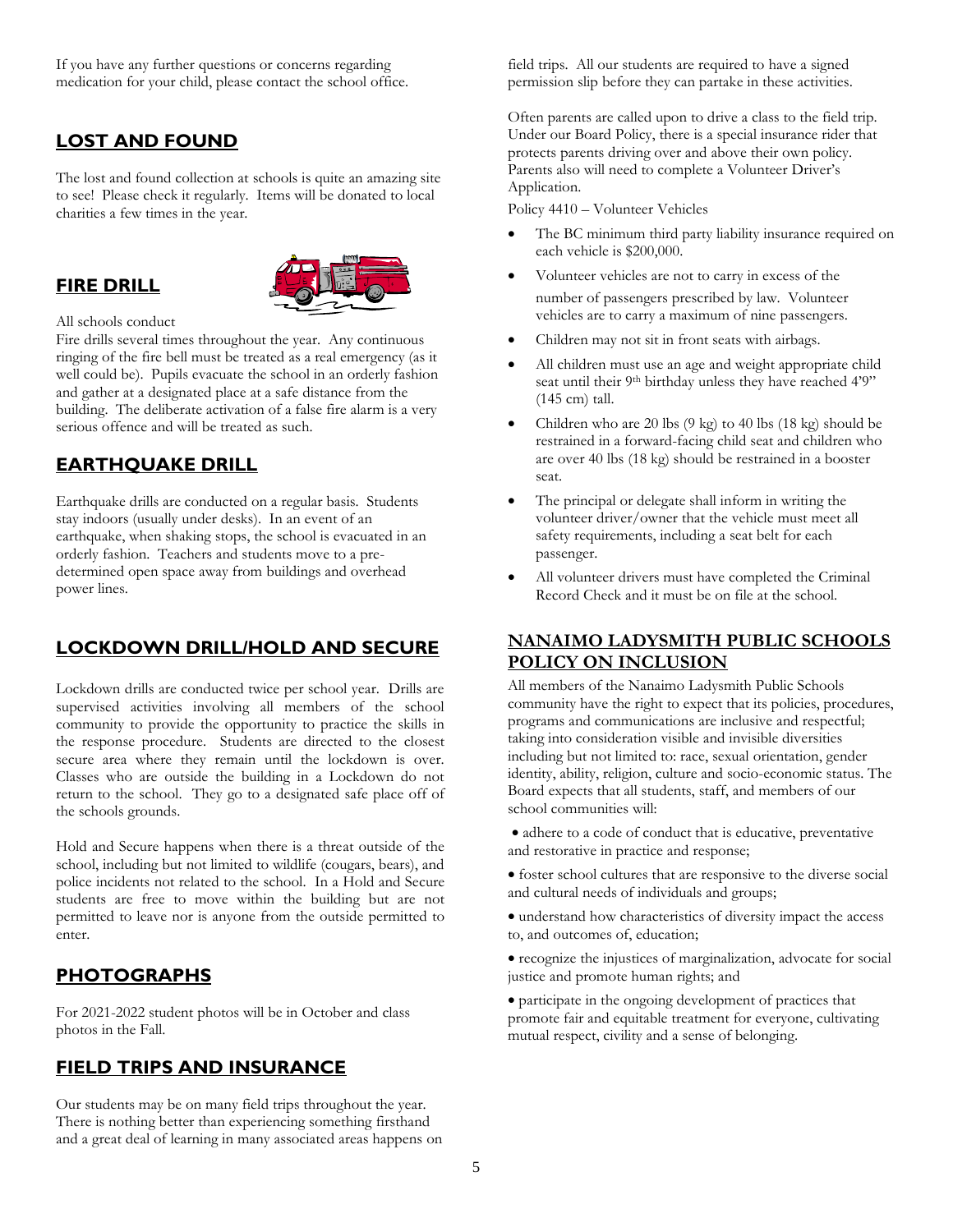#### **Valley Viper Ticket**

Safe

Respectful

Responsible

#### **PBIS**

Cinnabar Valley is a PBIS school. PBIS stands for Positive Behaviour Intervention and Supports. PBIS is a research driven, school-wide system for teaching and responding to behaviour. Part of the system involves having a set of schoolwide expectations for all students and all adults. These expectations are explicitly taught at various times in the year, including during monthly assemblies. We also use a system of positive recognition with our Valley Viper slips. These slips are given to students who are modeling positive behaviour. Any adult can recognize any student.

**ELECTRICIAN VALUE** 

A second aspect of PBIS is working to correct behavior. In keeping with the District Policy on Inclusion, PBIS focuses on discipline that is educative, preventative and restorative. Data is collected using Problem Behaviour slips and is tracked to determine trends. As PBIS is a school-wide system, adults become responsible for all students and students in turn learn to respond to all adults. Having school-wide expectations helps to ensure that the Ministry Order around school Codes of Conduct is adhered to, helping to make Cinnabar Valley Elementary Safe, Caring and Orderly for all.

The Behaviour Matrix follows on the last page of this handbook.

### **DROP OFF/PICK UP AND PARKING**

The parking lot at Cinnabar is very busy before school and at the end of the day. Please note the following safety guidelines:

- The area directly in front of the school is a nonparking area. This is for safety to keep a clear line of sight in the parking lot and please so not double park
- The Boys and Girls Club van has designated parking before and after school. Please respect the signage.
- Please drive slowly through the parking lot as students are crossing!
- Please park in designated parking spots, not in the drop off only lane. Busses are not able to get around in the parking lot if cars are parked in the drop-off zone.
- Please turn off your car while waiting for your children

#### **HOT LUNCH**

We are extremely fortunate to have regularly scheduled hot lunches on Fridays. Orders are sent home three times in the school year. Please note: if your child is absent from school on hot lunch day you can arrange for the lunch to be picked up at the office OR it can be donated to someone who does not have a lunch on that day. No refunds can be given.

Families in need of support are offered in order to participate in Hot Lunch are encouraged to connect with the office. We do not want students to miss the opportunity to participate in these fun and nutritious lunch options due to financial constraints.

### **CELL PHONES/ELECTRONICS**

Students are reminded that all electronics, including cell phones are to be off and put away during the school day unless they are being used for educational purposes under the supervision of an adult. Families are asked to contact the office for messages to be delivered during the day if there is an emergency.

Due to an expectation of privacy, students are not permitted to use personal electronic devices to take photos during the school day.



Welcome to an amazing year of learning, celebrations and community building.